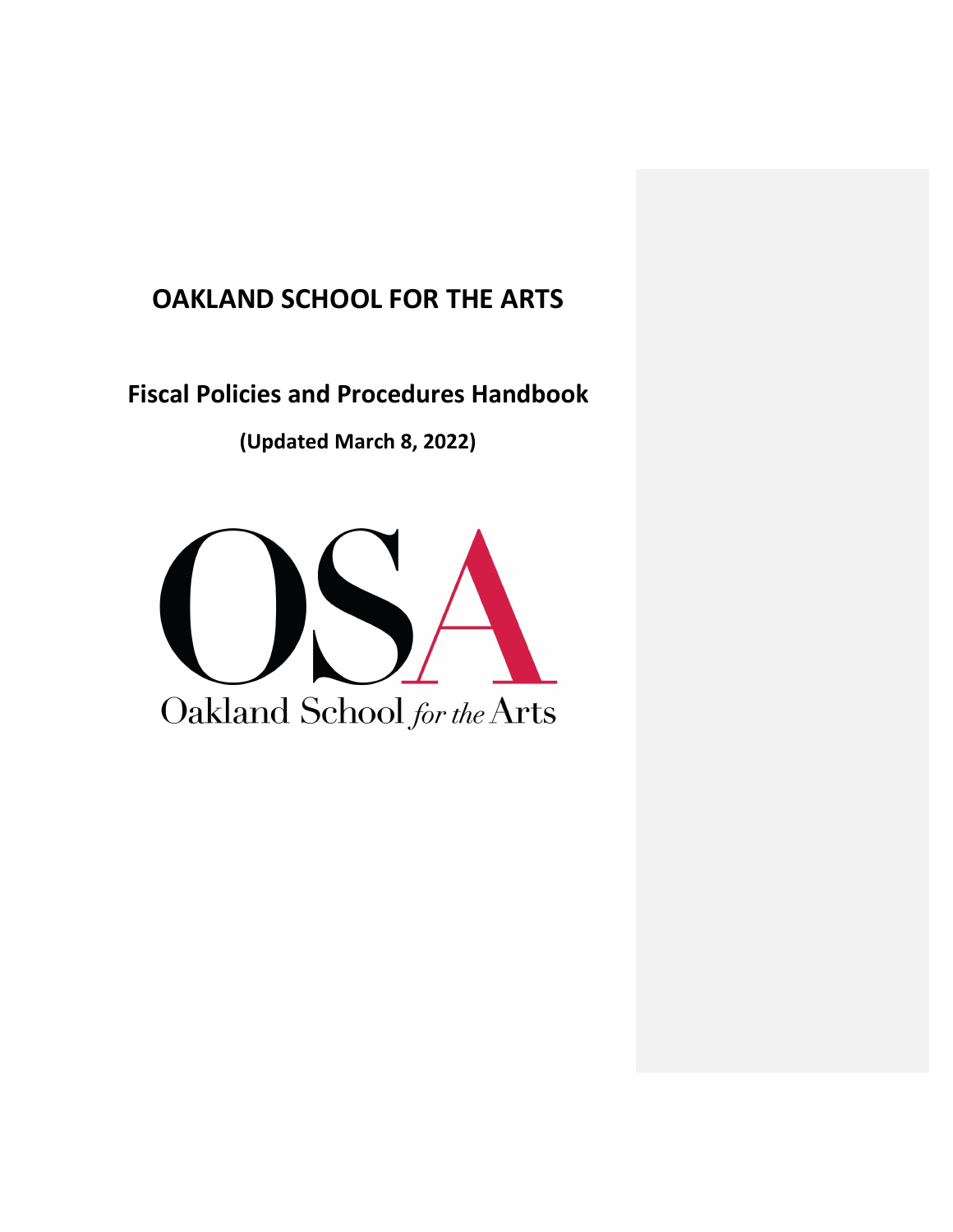| Table of Contents                                               |                | Commented [1]: There are many areas missing such |
|-----------------------------------------------------------------|----------------|--------------------------------------------------|
| <b>OVERVIEW</b>                                                 | $\sf 5$        | as:<br>Professional development (and the         |
| GOVERNANCE                                                      | 6              | expense/reimbursement therein)                   |
| OPERATIONAL & ACCOUNTING GUIDELINES AT OSA (Guiding Principles) | 8              |                                                  |
| PURCHASING                                                      | 9              |                                                  |
| Contracts                                                       | 10             |                                                  |
| <b>ACCOUNTS PAYABLE</b>                                         | 10             |                                                  |
| Paying Invoices                                                 | 10             |                                                  |
| <b>Bank Checks</b>                                              | 11             |                                                  |
| <b>Bank Reconciliation</b>                                      | 11             |                                                  |
| ACCOUNTS RECEIVABLE                                             | 12             |                                                  |
| Event Receipts (Credit Cards, Cash and Checks)                  | 12             |                                                  |
| <b>Volunteer Expenses</b>                                       | 12             |                                                  |
| <b>Returned Check Policy</b>                                    | 13             |                                                  |
| PERSONNEL                                                       | 13             |                                                  |
| New Employees                                                   | 13             |                                                  |
| <b>Employee Status</b>                                          | 14             |                                                  |
| PAYROLL                                                         | 14             |                                                  |
| Timcards                                                        | 14             |                                                  |
| Overtime                                                        | 14             |                                                  |
| <b>Payroll Processing</b>                                       | 14             |                                                  |
| Summer Holdback Option for 11 Month Employees                   | 15             |                                                  |
| Payroll Taxes and Filings                                       | 15             |                                                  |
| Record Keeping                                                  | 15             |                                                  |
| <b>EXPENSES</b>                                                 | 15             |                                                  |
| <b>Expense Reports</b>                                          | 15             |                                                  |
| Travel                                                          | 16             |                                                  |
| <b>Board Expenses</b>                                           | 16             |                                                  |
| <b>FINANCE</b>                                                  | 17             |                                                  |
| <b>Financial Reporting</b>                                      | 17             |                                                  |
| Loans                                                           | 17             |                                                  |
|                                                                 | $\overline{2}$ |                                                  |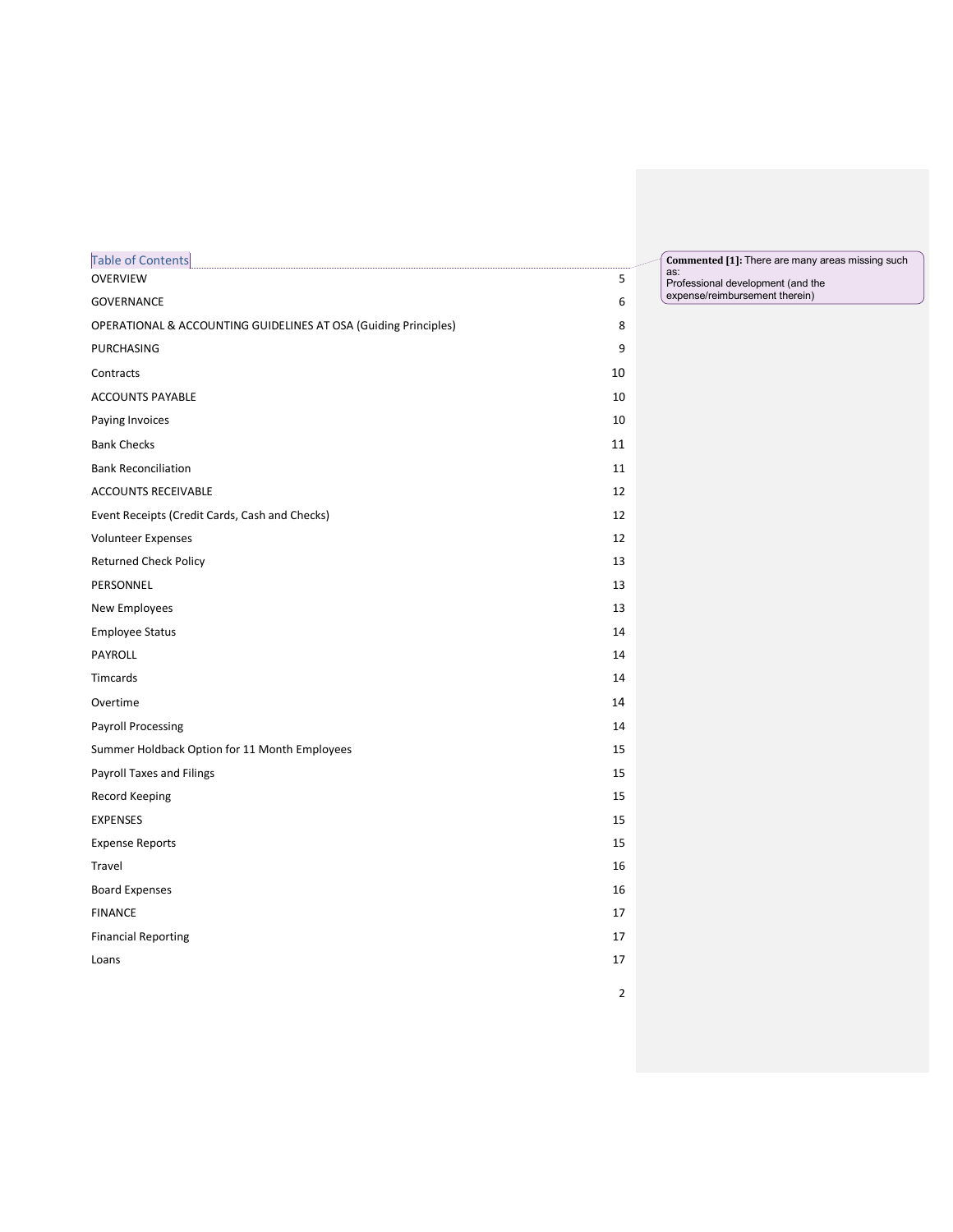| <b>Financial Institutions</b>           | 17 |
|-----------------------------------------|----|
| <b>Retention of Records</b>             | 17 |
| Insurance                               | 17 |
| Asset Inventory                         | 18 |
| OPERATING RESERVE AND INVESTMENT POLICY | 18 |
| <b>Policy Statement</b>                 | 18 |
| <b>Operating Reserve</b>                | 18 |
| ANNUAL FINANCIAL AUDIT                  | 19 |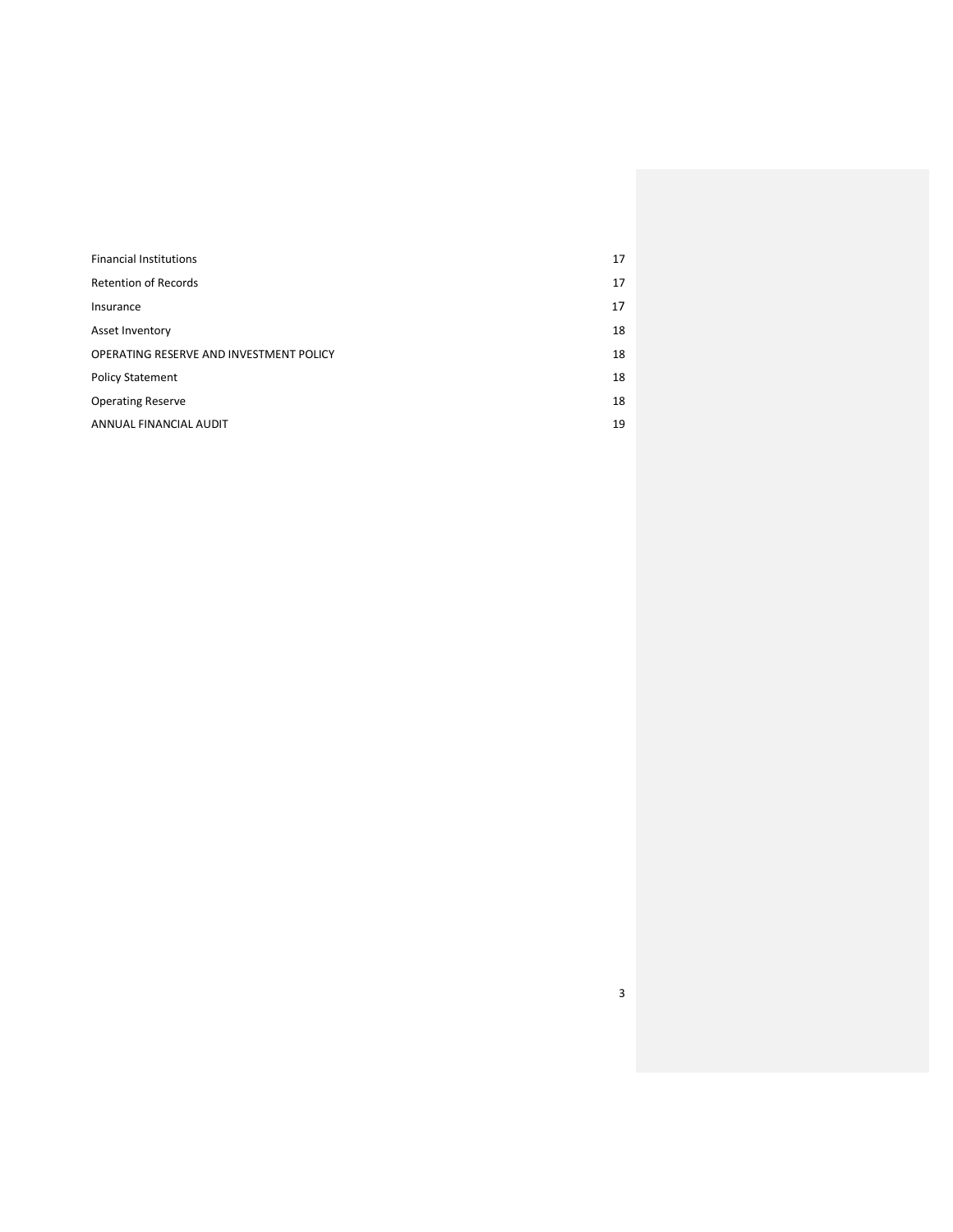## **OVERVIEW**

This document identifies practices and describes how OSA teammates will work together to reduce financial & operational risk, manage expenses, provide transparency, and be responsible stewards of the public's tax dollars and maintain the trust that OSA families demonstrate by sending their children here.

The Finance Committee and the Board of Directors ("Board") of OSA have reviewed and adopted the following Financial Policies and Procedures. These policies and procedures may be updated from time to time to support the most effective use of the funds of OSA in service of our mission, to ensure that the funds are budgeted, accounted for, expended, and maintained appropriately, and to ensure appropriate and adequate controls are in place to prevent financial error or fraud.

4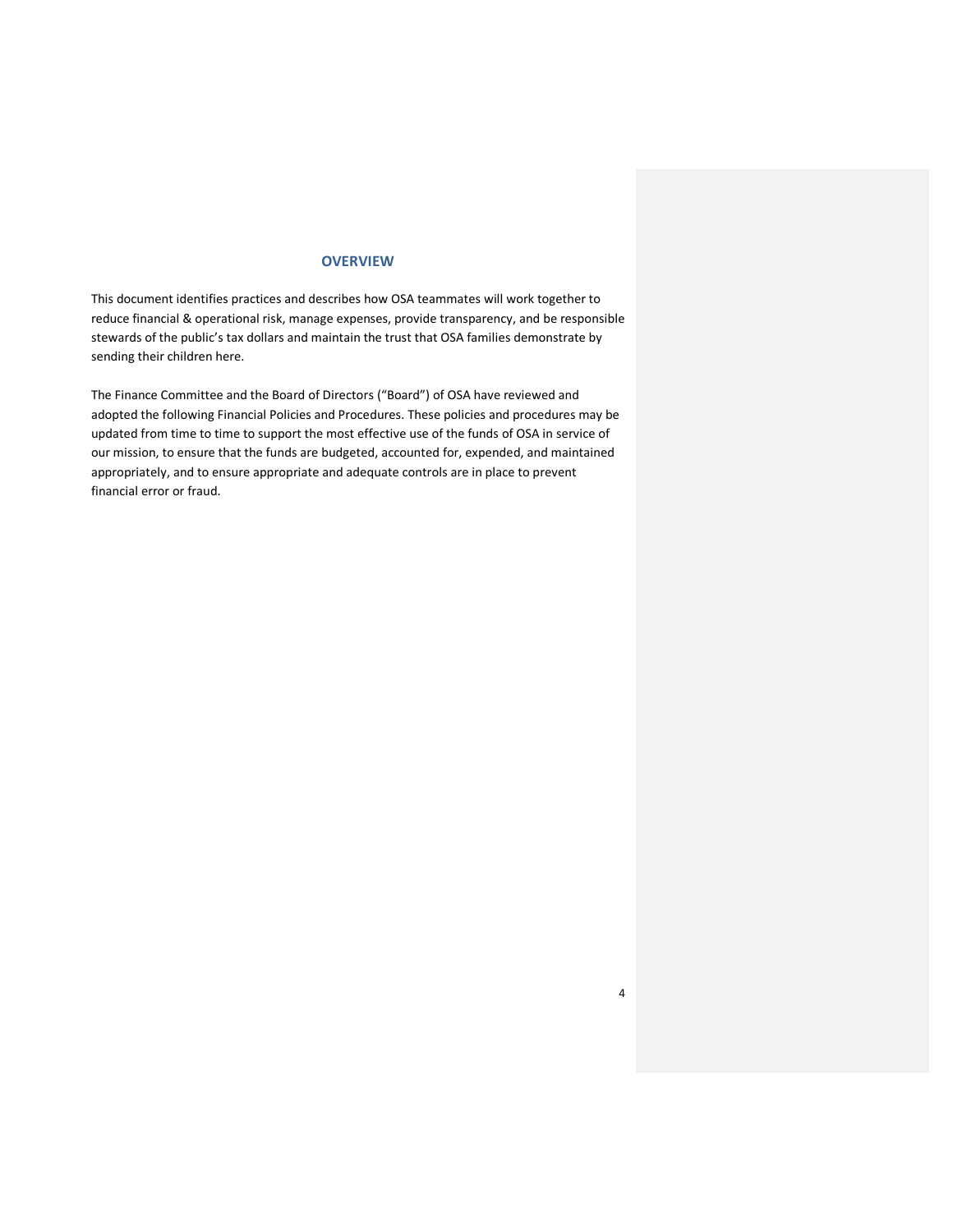# **GOVERNANCE**

| Key Roles & Responsibilities:       |                                                                                                                                                                                                                                                                                                                                                                                                                                                                                                                                                                                                                                                                                                                                                                                                |
|-------------------------------------|------------------------------------------------------------------------------------------------------------------------------------------------------------------------------------------------------------------------------------------------------------------------------------------------------------------------------------------------------------------------------------------------------------------------------------------------------------------------------------------------------------------------------------------------------------------------------------------------------------------------------------------------------------------------------------------------------------------------------------------------------------------------------------------------|
| Board                               | Hires, evaluates and terminates the Executive Director (ED).<br>Defines and oversees the financial goals and standards and provides<br>oversight of all financial functions.<br>Delegates to the ED the responsibility to develop specific financial<br>٠<br>policies and procedures, and to administer those policies.<br>Approves the annual budget before June 15 <sup>th</sup> .<br>Meets and acts as a corporate entity with no single board member<br>empowered to set policy, priorities, or direct the ED/Staff.<br>Complies with the Ralph M. Brown Act.                                                                                                                                                                                                                              |
| Executive<br>Director               | Implements all operations and activities related to financial<br>٠<br>management.<br>Meets regularly with the Finance Committee and the Board on topics<br>of financial health, risk, projections and compliance.<br>Reports to the Board.                                                                                                                                                                                                                                                                                                                                                                                                                                                                                                                                                     |
| Finance<br>Committee                | Meets regularly to review OSA's financial health, ensure accuracy and<br>support the school's finance team.<br>Reviews and approves large contracts in excess of \$50,000 or more,<br>$\bullet$<br>and may choose to send a contract to the Board for consideration.<br>Reviews building lease arrangements and forwards to the Board with<br>recommendations.<br>Provides advice and consultation to the members of the finance staff<br>and ED on all areas impacting sustainability of OSA.<br>Reviews annual budget in detail and makes a recommendation to the<br>Board re: approval in time for the Board to approve the annual budget<br>by June 15 <sup>th</sup> of each year.<br>Recommends to the Board the selection of an independent auditor<br>with expertise in Charter Schools |
| Independent<br>Auditor              | Conducts an independent third party audit of OSA's financial<br>٠<br>statements, procedures, controls, attendance, and mandated state,<br>federal and local compliance activities.<br>Delivers a final audit report to the Finance Committee and the Board.                                                                                                                                                                                                                                                                                                                                                                                                                                                                                                                                    |
| <b>Internal Finance</b><br>Team and | Produces regular, accurate and timely standard financial &<br>$\bullet$<br>management reporting tools such as cash flow reports, operating                                                                                                                                                                                                                                                                                                                                                                                                                                                                                                                                                                                                                                                     |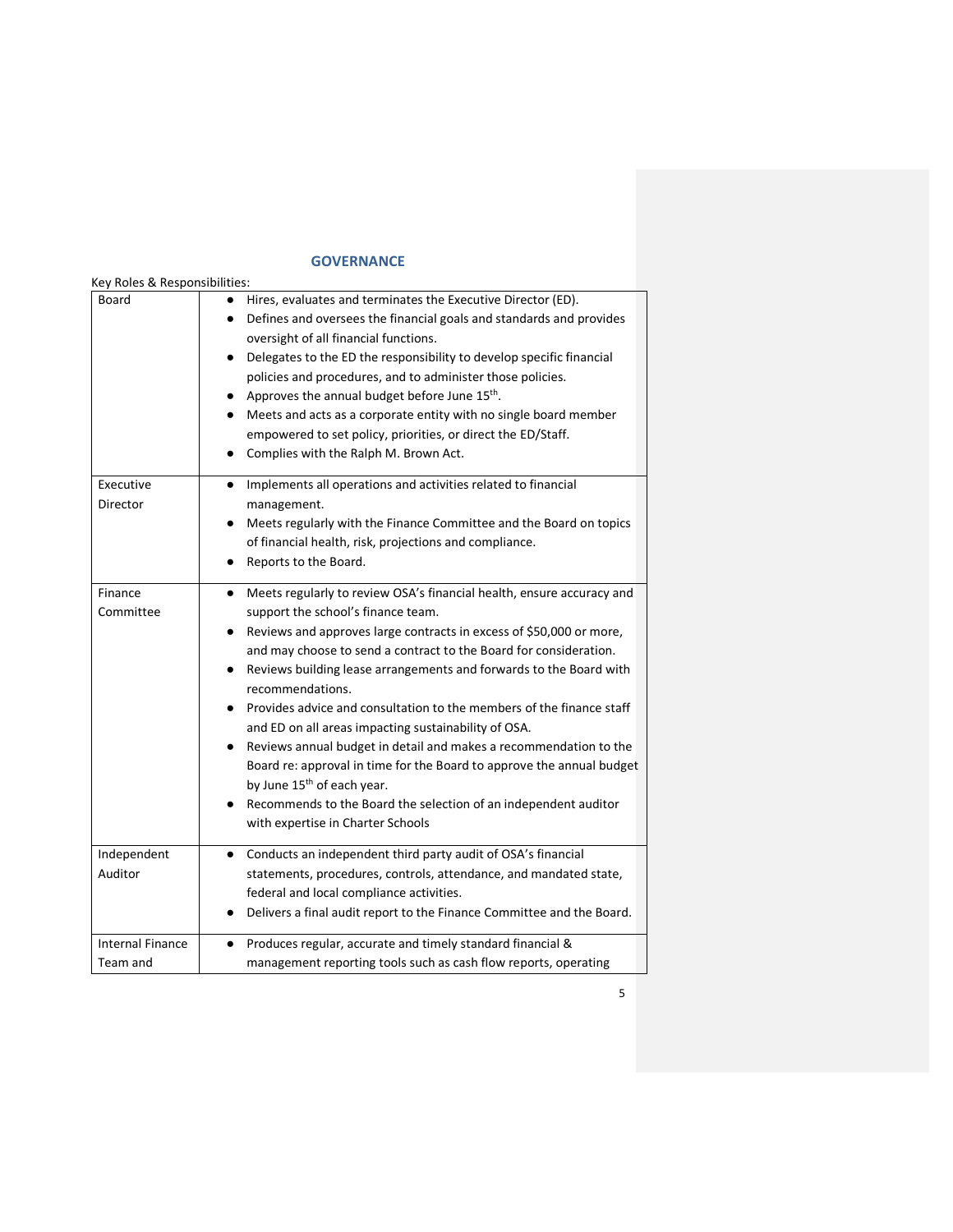| Financial<br>Management<br>Firm (under<br>direction of the<br>ED)      | income reports, balance sheets, etc. that are used to provide<br>transparent access for all Board members to OSA's financial position.<br>Produces and submits the annual 990 tax documents in a timely and<br>accurate manner.<br>Develops annual budget working with the Principal, Arts chairs, and<br>the ED to find the highest and best use of OSA's resources. |
|------------------------------------------------------------------------|-----------------------------------------------------------------------------------------------------------------------------------------------------------------------------------------------------------------------------------------------------------------------------------------------------------------------------------------------------------------------|
| Principal, Special<br>Education<br>Director, and<br><b>Arts Chairs</b> | Manage spending to ensure that expenses are managed within the<br>$\bullet$<br>board-approved budget.                                                                                                                                                                                                                                                                 |

6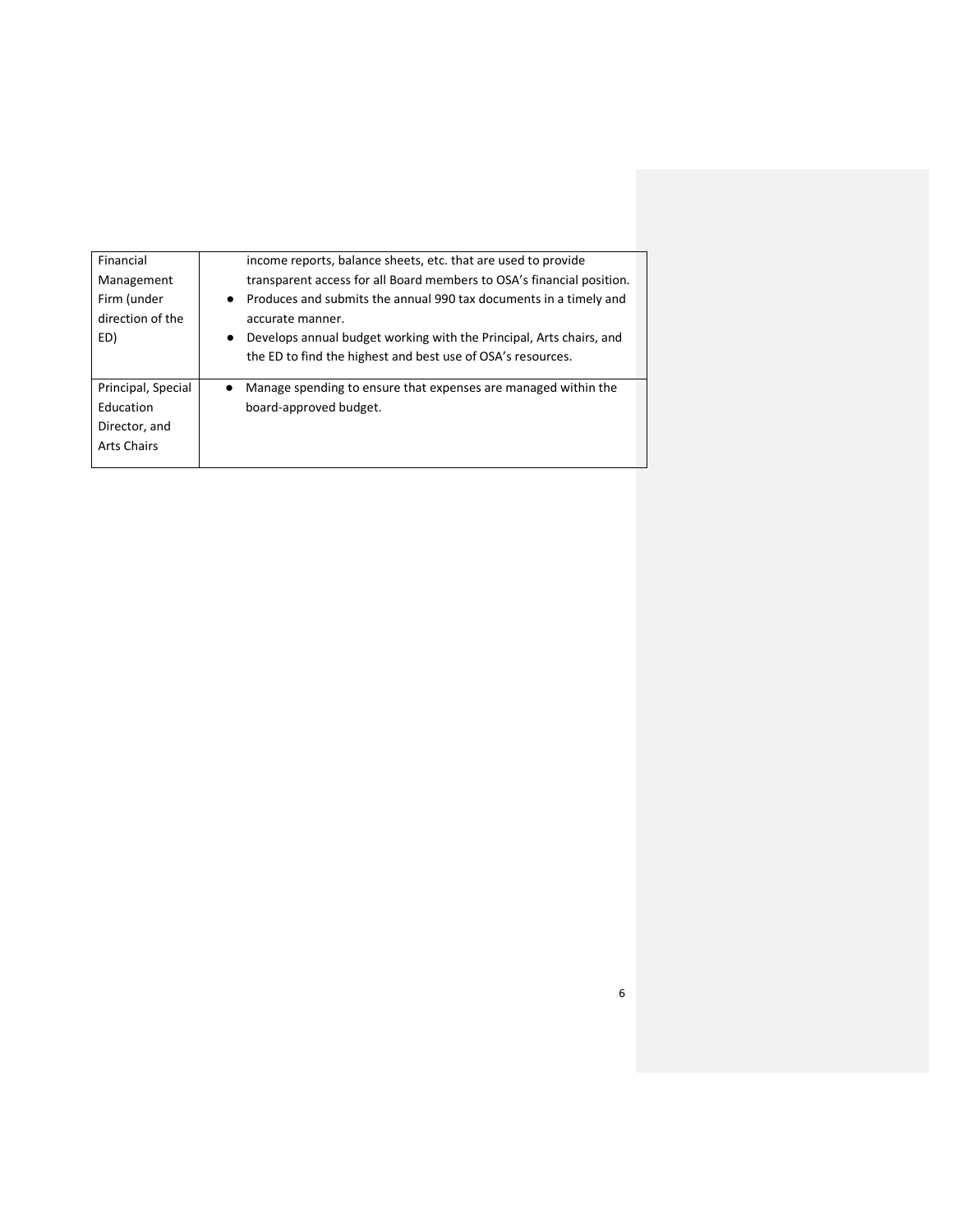## **OPERATIONAL & ACCOUNTING GUIDELINES AT OSA (Guiding Principles)**

- 1. General Funds and School Restricted Funds
	- a. Funds designated for restricted uses either by government requirement (e.g.
	- Title I) or donor specification are tracked separately from unrestricted funds.
	- b. Expenses associated with restricted funds will be coded appropriately
- 2. Capital Improvements
	- a. Capital improvements greater than \$25,000 in value will be depreciated using standard, customary accounting methods.
	- b. The cost and source of funding for capital improvements will be reported clearly in financial reports to the Board.
- 3. Fox Theater Building Rent
	- a. Revenues from the billboards are recognized as income.
	- b. Rent payments from the billboard account are recognized as expense.
	- c. OSA will record the income and expense at year end rather than monthly. OSA will record the income at the end of the year. Expenses will be recorded at the end of the year while there is a balance in our prepaid account. Once depleted, the expenses will be recorded as the invoices are received and paid.
	- d. Common Area Maintenance charges will be scrutinized by the Director of Facilities & Security and Accounting Manager and challenged when inappropriate.
- 4. Clear Purchasing and Purchase Order process
	- a. Appropriate standard forms for expense reporting, purchase requisitions and other documents for staff use will be maintained in a common electronic area (Google Drive) and current paper copies will be available to Staff in the faculty lounge.
- 5. Online computerized financial documents are backed up regularly and retained per tax guidelines.
- 6. Financial duties and responsibilities are separated so that no one employee has sole control over cash receipts, disbursements, payroll, and reconciliation of bank accounts.
- 7. Liquidity
	- a. The Financial Management Firm and the Accounting Manager will work together to project cash requirements through the end of the following fiscal year.
	- b. The Finance Committee will review cash flow reports.
	- c. Arrangements for lines of credit and other financing to address cash flow issues will be established by the Executive Director and authorized by the Finance Committee.
- 8. Training & supervision
	- a. All finance team staff will receive appropriate job duty training at the start of their employment to ensure they are familiar with the policies, procedures and software used at OSA.
	- b. Ongoing training will be provided as needed.
- 9. Transparency
	- a. OSA will comply with any California Public Records (CPRA) requests, as required.

Commented [2]: needs review, not sure this is correct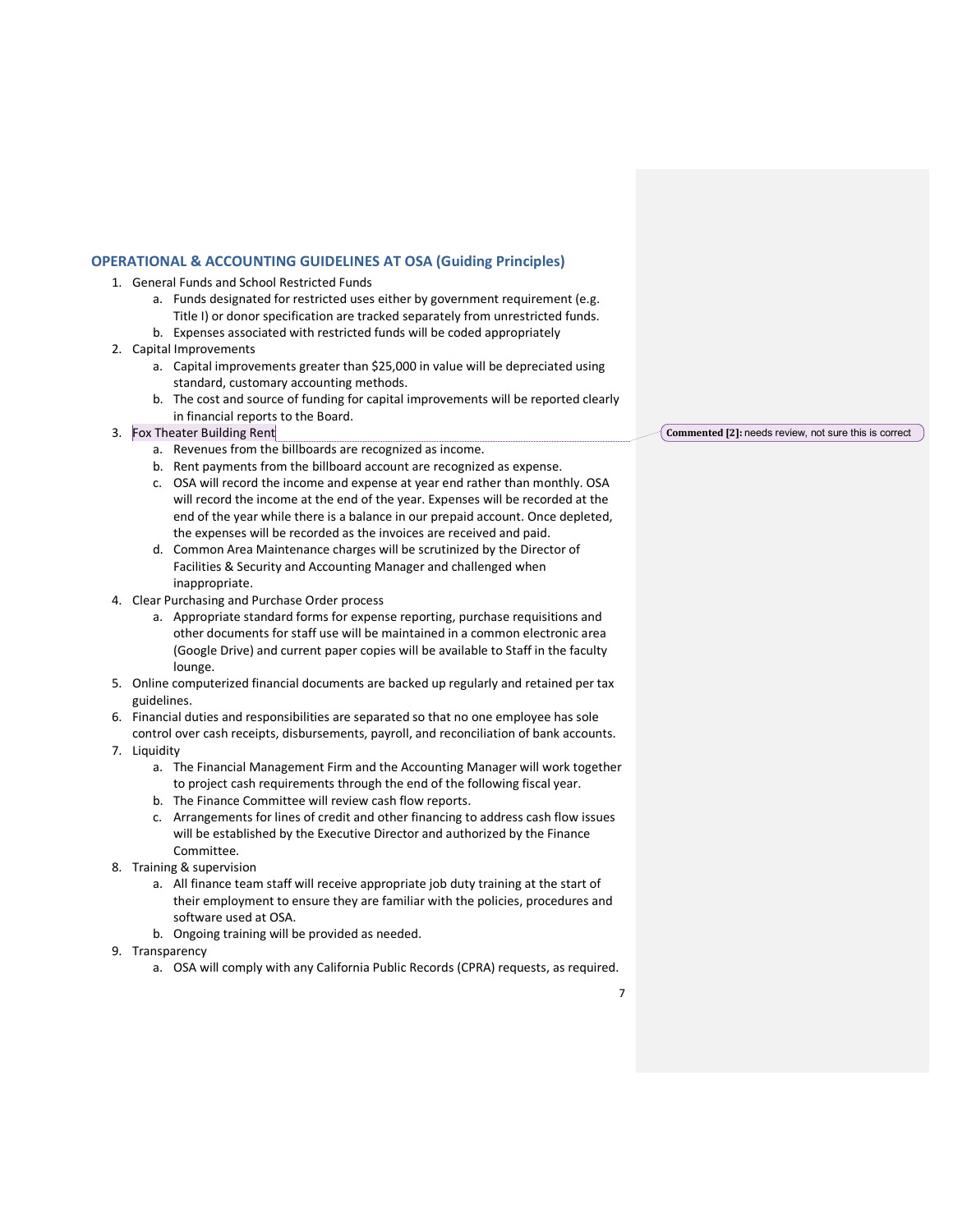b. The annual budget and the annual audit will be published on the OSA website. 10. Philanthropic support is used consistent with the donor's intent.

## **PURCHASING**

- 1. The Executive Director may authorize expenditures and may sign related contracts within the approved budget. The Finance Committee or the Board must approve contracts over \$50,000.
- 2. All purchases must be approved by the Department Head, Principal, or Executive Director, and the Accounting Manager. Purchase requisitions authorizing the purchase of items greater than \$5,000 must be signed by the Executive Director. The Executive Director's expense reports and purchase requisitions must be reviewed and approved by the Chair of the Finance Committee and reported to the Board.
- 3. When approving purchases, the Accounting Manager must:
	- a. Determine if the expenditure is within the overall budget
	- b. Determine if funds are currently available for expenditures (i.e. cash flow)
	- c. Determine if the expenditure is allowable under the appropriate revenue source
	- d. Determine if the expenditure is appropriate and consistent with the mission, approved charter, school policies and procedures, and any related laws or applicable regulations
	- e. Determine if the price is competitive and prudent. All purchases over \$25,000 should include documentation, for example copies of proposals from the vendors of a good faith effort to secure the lowest possible cost for comparable goods and services.
- 4. Individuals other than those specified above are not authorized to make purchases without pre-approval.
- 5. Individuals who use personal funds to make unauthorized purchases may not be reimbursed. Authorized purchases will be reimbursed by check upon receipt of appropriate documentation of the purchase at the next regular accounts payable processing cycle.
- 6. The Accounting Manager and Executive Director may authorize purchases to be made on the school credit cards, consistent with these policies & procedures.
	- a. The school card will be kept under supervision of the Finance Department.
	- b. The school card will bear the name of both Oakland School for the Arts and the authorized staff member.
	- c. Debit cards are not allowed.
	- d. The Executive Director, Accounting Manager, or their designee can use the OSA credit card for online and phone purchases.

## **Contracts**

1. Consideration will be made of in-house capabilities to accomplish services before contracting for them.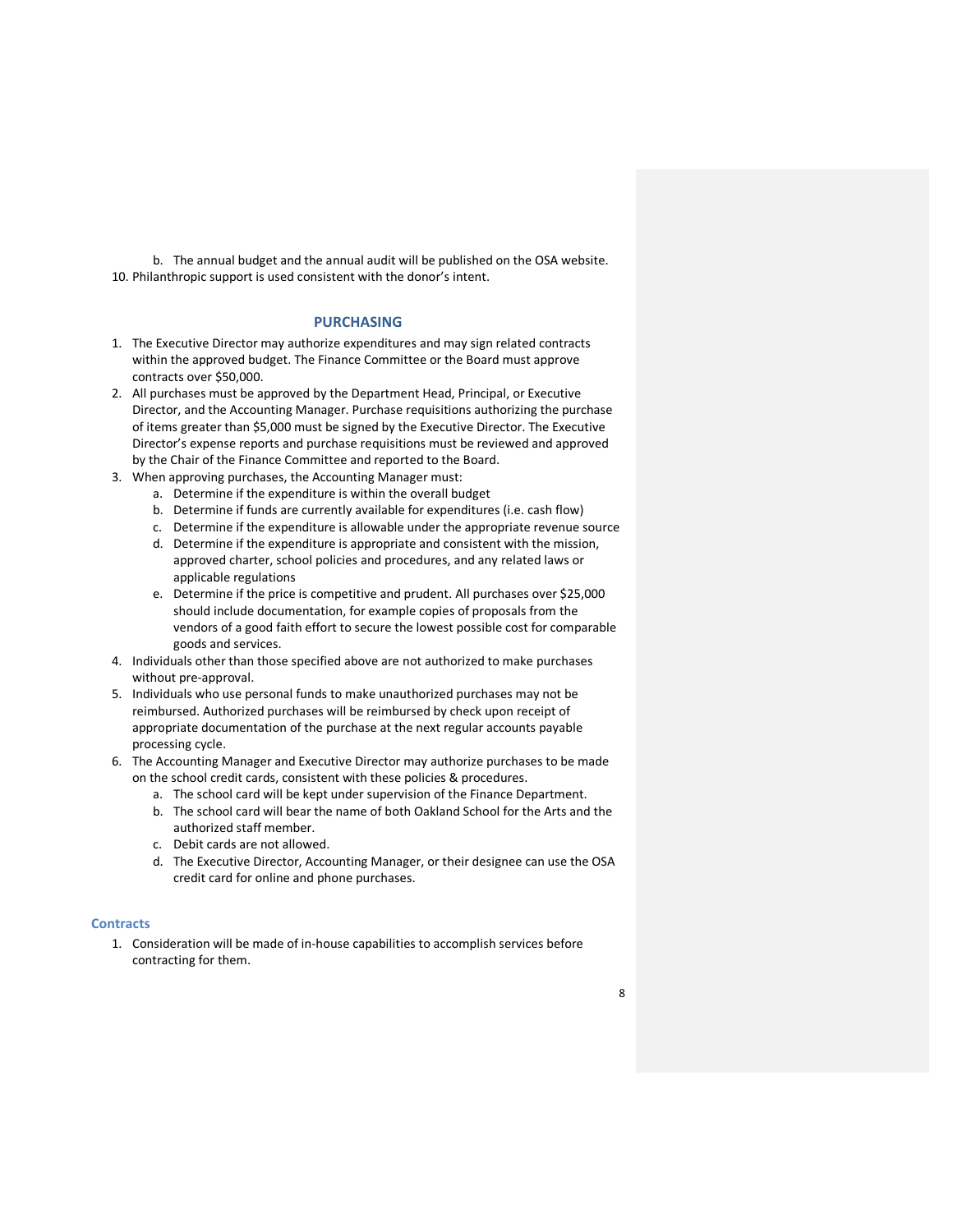- 2. Competitive bids will be obtained where required by law or otherwise deemed appropriate and in the best interests of the school.
- 3. Written contracts clearly defining work to be performed will be maintained for all contract service providers (i.e. consultants, independent contractors, subcontractors).
	- a. Contract service providers must show proof of being licensed, and bonded, if applicable, and of having adequate liability insurance and worker's
		- compensation insurance currently in effect.
	- b. OSA may also require that contract service providers must list the school as an additional insured.
- 4. If the contract service provider is a sole proprietor, a partnership (including LP and LLP), or a limited liability corporation (LLC) the Finance Department will obtain a W-9 from the contract service provider prior to payments.
- 5. The Executive Director will approve proposed contracts and modifications in writing.
- 6. Contract service providers will be paid in accordance with approved contracts as work is performed.
- 7. The Executive Director or their designee will be responsible for ensuring the terms of the contracts are fulfilled.
- 8. Potential conflicts of interest by the senior employees at OSA (Executive Director, Directors, Principal or Board members) will be disclosed upfront, and the Individuals with the conflict will excuse themselves from evaluating or voting on the contract.

## **ACCOUNTS PAYABLE**

#### **Paying Invoices**

- 1. All original invoices will immediately be forwarded to the Finance Department for approval.
- 2. The Finance Department will review each invoice, attach all supporting documentation, and verify that the specified services and/or goods were received. Finance will adjust the invoice for any missing items noted on the packing list before processing for payment.
- 3. The Finance Department will stamp the invoice and complete the required information, including noting the specific budget line item that is to be charged for the specified expenditures.
- 4. Invoices and expense reports will be processed within a week after they are received.
- 5. OSA maintains two checking accounts, operating and student accounts, from which the payments will be made.
- 6. Early payment discounts will be taken on all appropriate invoices.

#### **Bank Checks**

1. The Board will approve, in advance, the list of authorized signers on the school account. The ED, Board President, and Board Treasurer may sign bank checks within the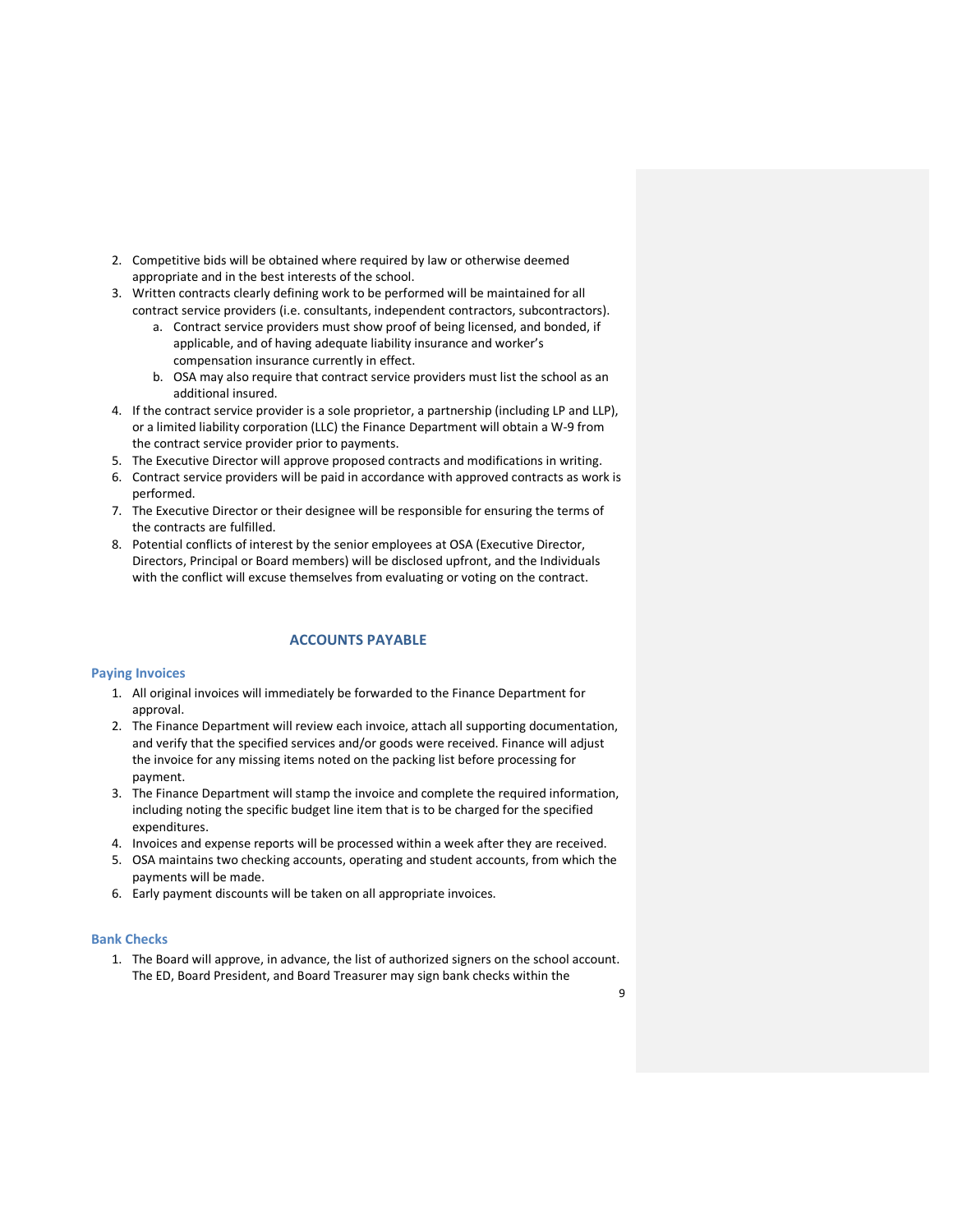established limitations. Other senior personnel may be named as bank signers by board approval, based on the current needs of the school.

- 2. The Board authorizes the Executive Director to open and close bank accounts.
- 3. The Finance Department will be responsible for all blank checks and will keep them under lock and key.
- 4. When invoices are properly approved, the Finance Department prepares the check for processing based upon the approved invoice and/or purchase requisition.
- 5. Checks in excess of \$10,000 require two signatures. The signature stamps should only be used on-site in very rare circumstances and only with proper notification to the signatories prior to being used.
- 6. Checks may not be written to cash, bearer, or petty cash.
- 7. Under no circumstance will any individual sign a blank check.
- 8. Checks must be issued using the school's Financial Management Firm's software unless in an urgent situation and the Finance staff or Financial Management Firm is not available, the Executive Director may hand write the check.
- 9. The Finance Department will distribute the checks and payment records as follows:
	- a. Original mailed or delivered to payee.
		- b. Payment record attached to the invoice and filed by vendor name.
		- c. Voided checks will have the signature line and the payee line stamped "VOID" in ink. Also, the payment record must be stamped "VOID."

## **Bank Reconciliation**

- 1. Bank statements will be printed directly from online banking by the Accounting Manager.
- 2. The Financial Management Firm will prepare the bank reconciliation, verifying the bank statements and facilitating any necessary reconciliation.
- 3. Checks outstanding from the prior fiscal year will be researched and if applicable written off at the end of the current fiscal year.
- 4. The Executive Director will review the bank reconciliations.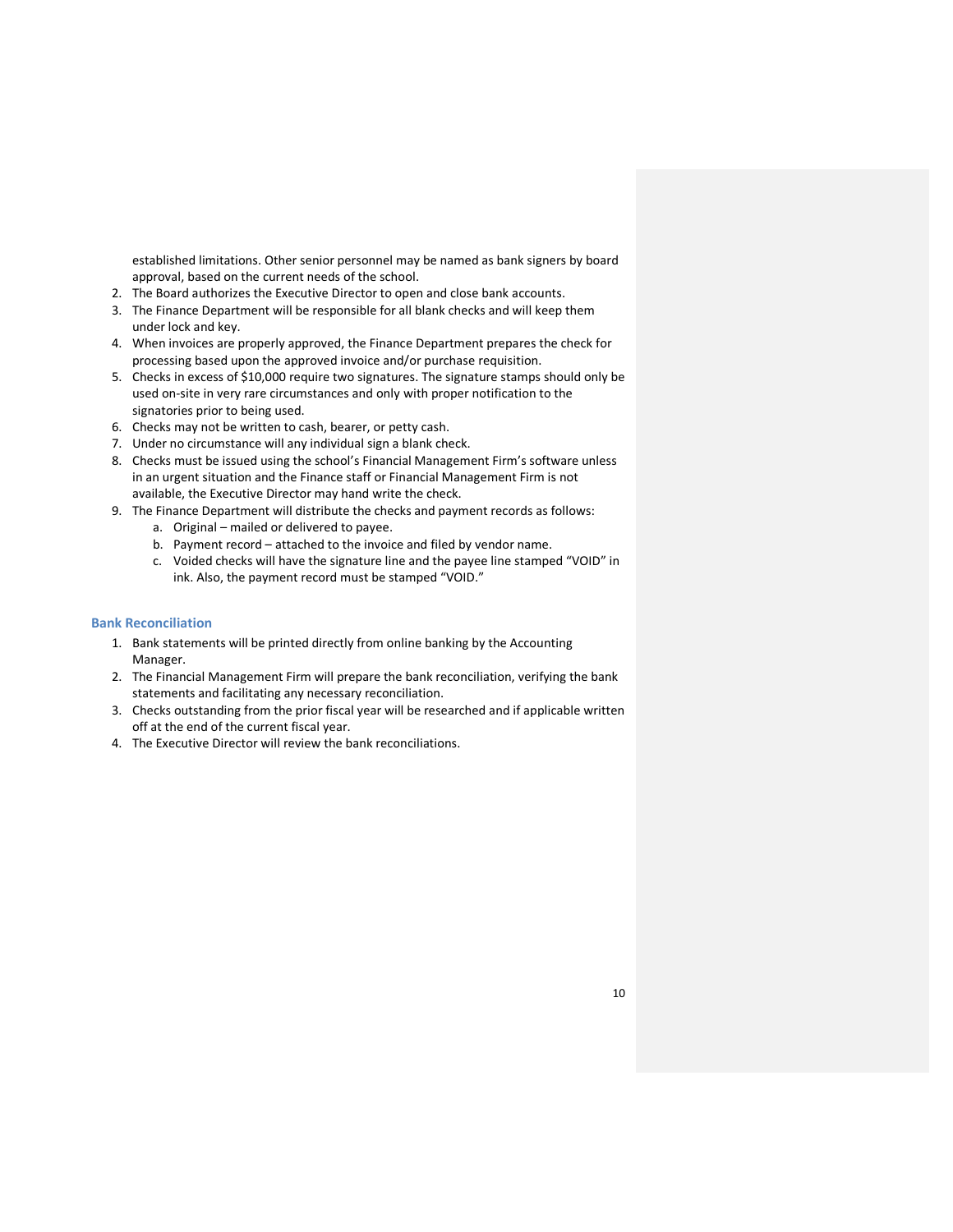# **ACCOUNTS RECEIVABLE (AR)**

- 1. Revenue projections of inflows from Local Control Funding Formula sources, Federal Funding, Local governmental funding, lottery funding and other miscellaneous governmental grants will be projected for the fiscal year and recognized as appropriate.
- 2. Pledges received and other AR items will be recorded and aged appropriately.
- 3. Accounts receivable will be recorded in the general ledger and collected on a timely basis.

#### **Event Receipts (Credit Cards, Cash and Checks)**

- 1. For each fundraising or other event in which cash, checks, or credit card receipts will be collected, a Volunteer Coordinator will be designated, who will be responsible for collecting and holding cash and checks for the purpose of the fundraising activity.
	- a. OSA will maintain electronic payment accounts and provide appropriate hardware to assist in using credit cards as the preferred way to receive payments for events.
	- b. The Volunteer Coordinator along with another non-related individual will count the cash, checks, and credit card receipts at the end of the day and complete a Cash Check Verification Form, and sign off on it.
	- c. Within 2 business days, the Cash Check Verification Form along with the cash, checks and check copies, must be submitted to the Accounting Manager.
	- d. Cash needs to be verified in the presence of both the Accounting Manager and Volunteer Coordinator. If the span of the event is longer than one weekend, submit Cash Check Verification Form within 2 business days of each weekend.
- 2. Checks received in the mail must be opened by Office Receptionist or Accounting Manager and stamped with a "received" stamp. The Office Receptionist or Accounting Manager will prepare a deposit packet itemizing the date received, amount, source, and check number. Checks must be submitted weekly to the Finance Department.
- 3. Cash amounts received must be verified with another designated staff member counting the funds and completing the Check Cash Verification Form. Cash receipts must designate the purpose. Cash along with the Check Cash Verification Form must be submitted weekly.
- 4. Cash and checks received will be entered into the accounting system where a deposit allocation sheet will be created. Photocopies of checks must be created prior to depositing at the bank.
- 5. Bank deposits will be made weekly by the designated school employee, typically the Accounting Manager.

#### **Volunteer Expenses**

1. All volunteers will submit an approved purchase requisition to the Finance Department for all potential expenses.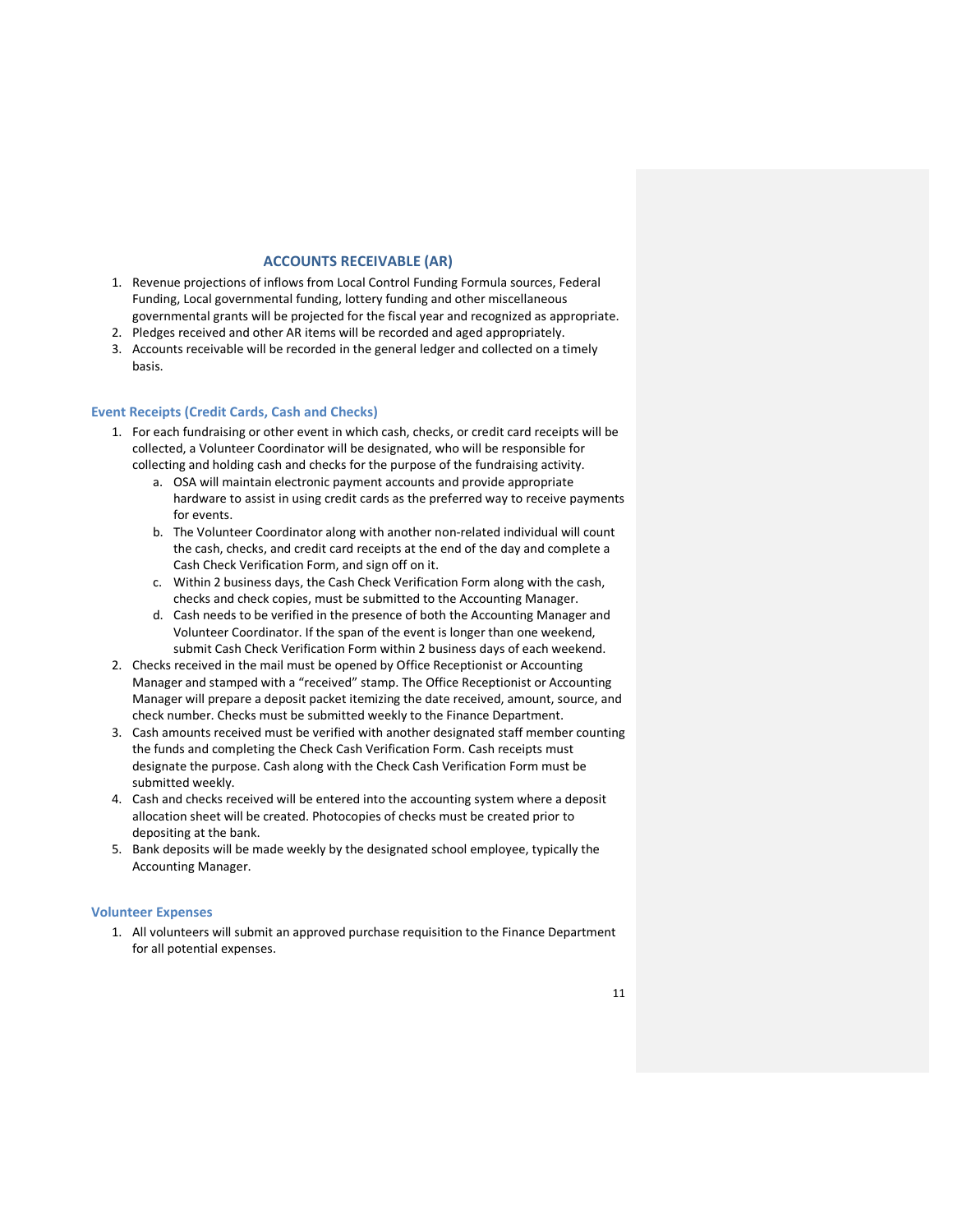- a. OSA does not manage the Alliance for Parents and Teachers (APT) finances; APT expenses are not reimbursable from OSA.
- b. Only items with an approved purchase requisition from the Accounting Manager will be paid/reimbursed.

#### **Returned Check Policy**

- 1. A returned-check processing fee will be charged for checks returned as non-sufficient funds (NSF), account closed, etc.
	- a. The fee is based upon the bank's fee at time of event.
	- b. Unless otherwise pre-approved by the Finance Department, payment of the returned checks and processing fee must be made by cash, money order or certified check.
- 2. In the event that a second NSF check is received for any individual, in addition to the processing fee, the individual will lose check-writing privileges. Payment of the NSF check, the processing fee and any subsequent payment(s) by that individual must be made by cash, money order or certified check.
- 3. In the case of NSF checks written by parents of students, failure to pay may result in the withholding of report cards/transcripts at the end of the semester and/or school year until payment is received, unless other mutually agreeable arrangements are approved by the Finance Department.

## **PERSONNEL**

#### **New Employees**

- 1. The Director of Human Resources will be responsible for all new employees completing or providing all of the items on the New Hire Checklist.
- 2. The Director of Human Resources will be responsible for maintaining this information.
- 3. An employee's hiring is finalized upon the completion and submission of all new hire related documents.
- 4. OSA will maintain an Employee Handbook containing a description of rules & requirements regarding benefits.
- 5. Benefits
	- a. Elections become effective the first of the month following the employee's date of hire if all necessary documents have been completed.
	- b. OSA may offer employees access to 403(b) or similar plan. The plan is independently administered and OSA does not provide financial advice or vouch for the reliability of the investments administered by that plan. OSA does not match employee contributions.
	- c. At the ED's discretion, OSA may choose to pay a portion of a terminated employee's COBRA obligation for a specific period, not to exceed three months. Any amount over 3 months must be approved by the Board.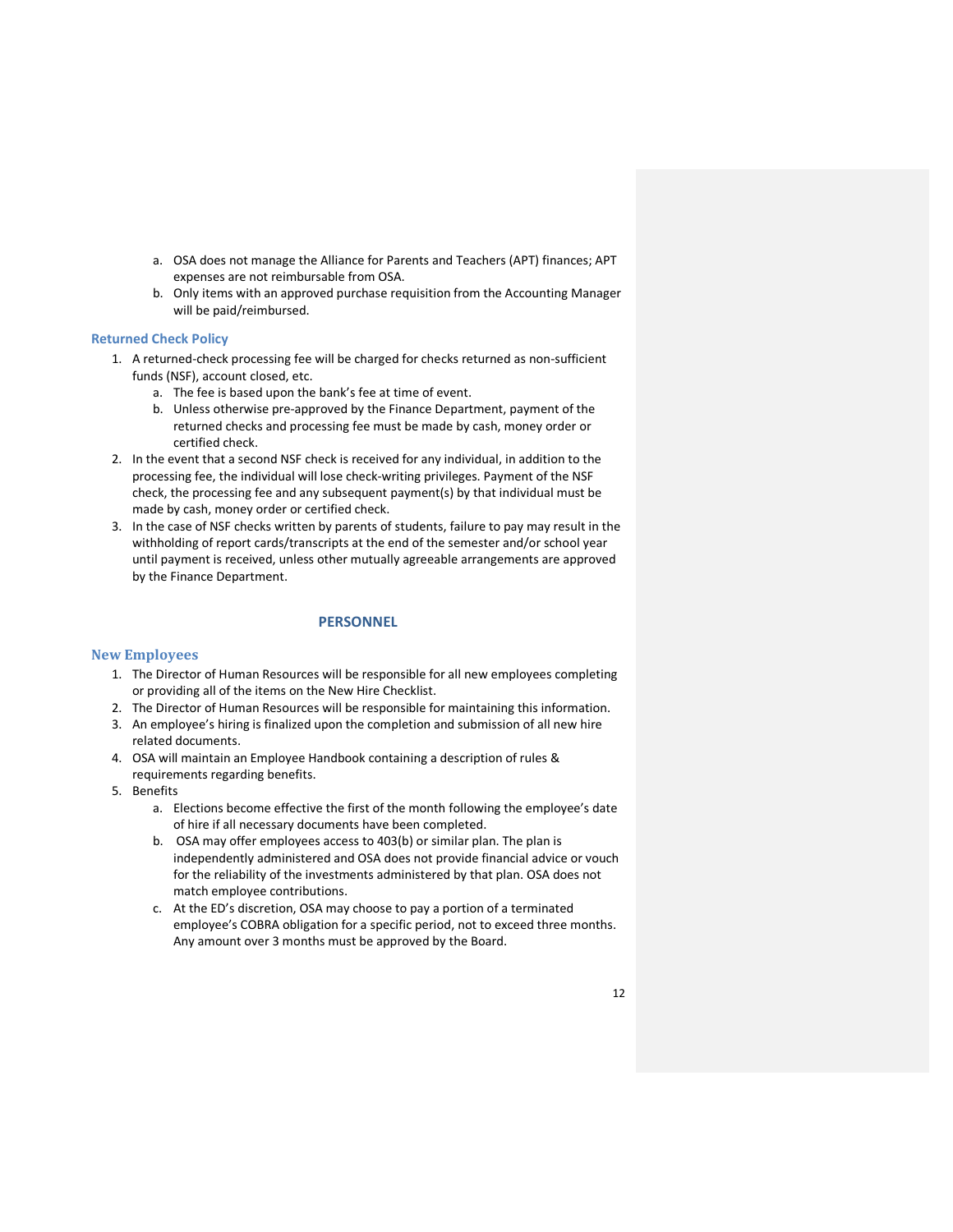## **Employee Status**

- 1. The classification and status of an employee as an employee or independent contractor will be determined by the Director of Human Resources adhering to appropriate IRS and state of California guidelines.
- 2. OSA follows CalSTRS guidelines for participation requirements.

# **PAYROLL**

## **Timecards**

- 1. All non-exempt employees will be responsible for completing a timecard including vacation, sick, and holiday time (if applicable). The employee and the appropriate supervisor will approve the completed timecard.
- 2. Employees who substitute for absent teachers must submit their hours in a timely manner.
- 3. The completed timecards will be submitted the next business day of the pay period end date,  $1^{st}$ -15<sup>th</sup> and  $16^{th}$  – last day of the month.
- 4. If an employee is unexpectedly absent and therefore prevented from working the last day of the pay period or submitting their timecard (such as an employee calling in sick), the employee is responsible for notifying the signatory supervisor or for making other arrangements for the timecard to be submitted on time.

## **Overtime**

- 1. Advanced approval from an employee's manager is required before working overtime.
- 2. Overtime only applies to non-exempt employees and is defined as:
	- a. hours worked in excess of eight hours in one day and/or over forty (40) hours within a five-day period of time.
- 3. For part time employees, hours worked in excess of their contract. These hours are paid as straight time up to 8 hours in one day.
- 4. Any hours worked in excess of an employee's regular work schedule must be preapproved by the employee's supervisor, unless prompted by an emergency.
- 5. Overtime will not be granted on a routine basis and is only reserved for extraordinary or unforeseen circumstances. If a supervisor identifies a recurring need for overtime in any given position, the supervisor should immediately consult with the Executive Director for further guidance.

#### **Payroll Processing**

- 1. For non-exempt employees, employees must complete a timecard to verify appropriate hours worked, resolve absences and compensations, and monitor number of hours worked versus budgeted.
- 2. Faculty absences must be documented by sending an email to the employee's Arts Chair or Supervisor and copying the Principal and Director of Human Resources. Staff absences must be submitted online through the payroll software system or via email.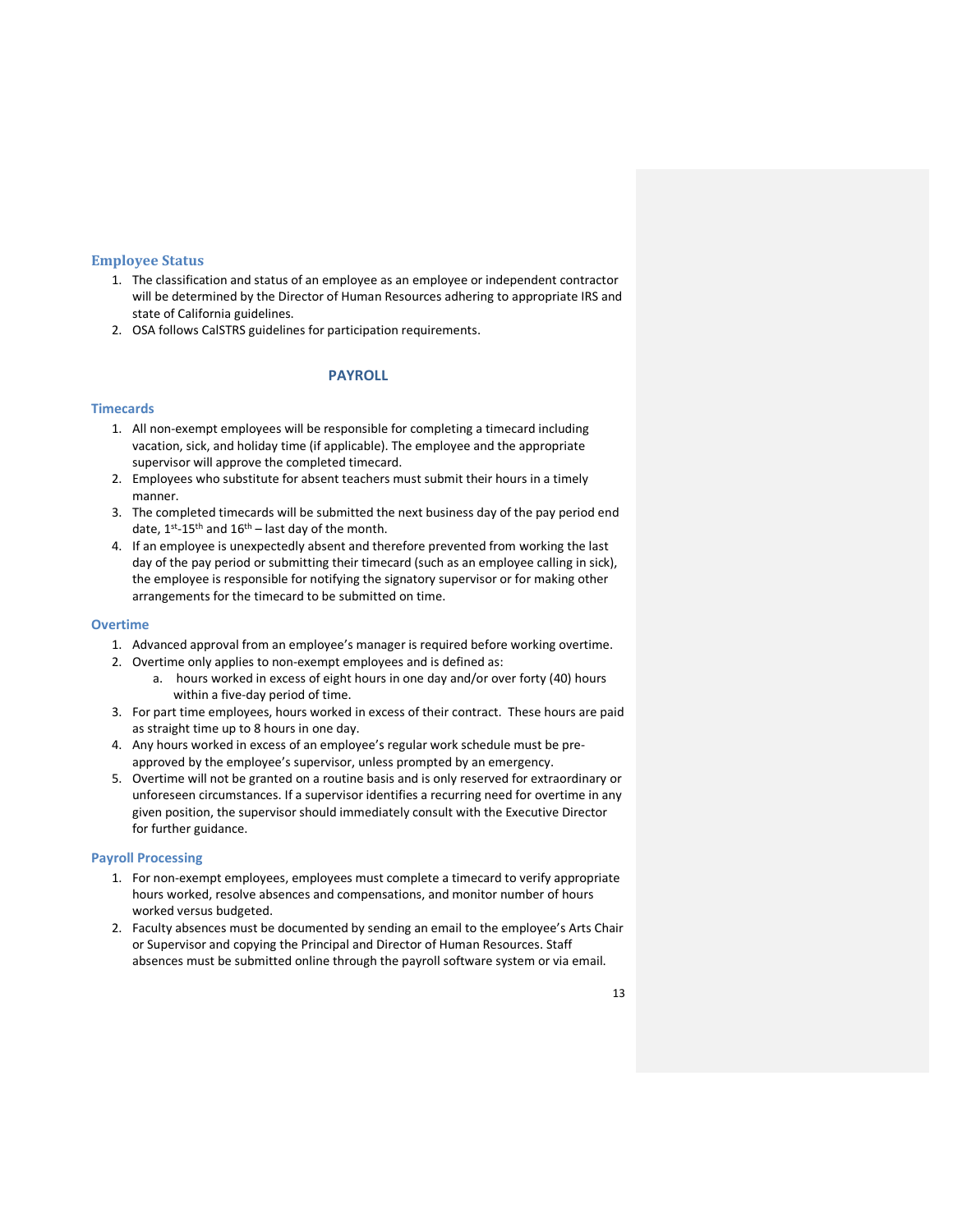- 3. The Executive Director and/or Director of Human Resources will notify Finance of all authorizations for approved stipends.
- 4. Finance will prepare the payroll coversheet based on the timecards from non-exempt employees and salaried wages for exempt employees.

## **Summer Holdback Option for 11 Month Employees**

- 1. Eleven-month employees may choose to have a percentage withheld each period over 11 months. The money withheld is paid in the 12 month or paid out upon termination.
- 2. Employees who chose the summer holdback option must choose at the start of the school year and may not change their choice until the next school year.
- 3. All wage-related taxes will be withheld before OSA deducts the summer holdback portion.
- 4. Over the summer, the employee will receive the summer holdback pay, spread evenly over the summer pay periods.
- 5. Summer pay will not be the same as school year pay. OSA does not guarantee that the withholdings will be adequate to create an equivalent cash flow as the regular paychecks.

#### **Payroll Taxes and Filings**

1. The Financial Management Firm will prepare the quarterly STRS, SDI, & UI employer tax forms and submit to the respective agencies. The payroll provider will prepare the state and federal quarterly and annual personal income employer tax forms and submit to the respective agencies.

#### **Record Keeping**

- 1. The Finance Department will maintain written records of all employees' use of sick leave and vacation days.
- 2. Hours will be updated through the payroll system and displayed on the employees' earnings statements. Records will be reconciled when requested by the employee.
- 3. OSA does not track or report employee STRS balances.
- 4. Each employee should maintain personal contemporaneous records.

# **EXPENSES**

#### **Expense Reports**

- 1. Employees will be reimbursed for expenditures within 10 working days of receipt of the appropriate documentation.
- 2. Employees will complete expense reports in a timely manner, and all expenses should be claimed within 90 days of being incurred.
- 3. Original receipts or other appropriate documentation will be required for all expenses to be reimbursed.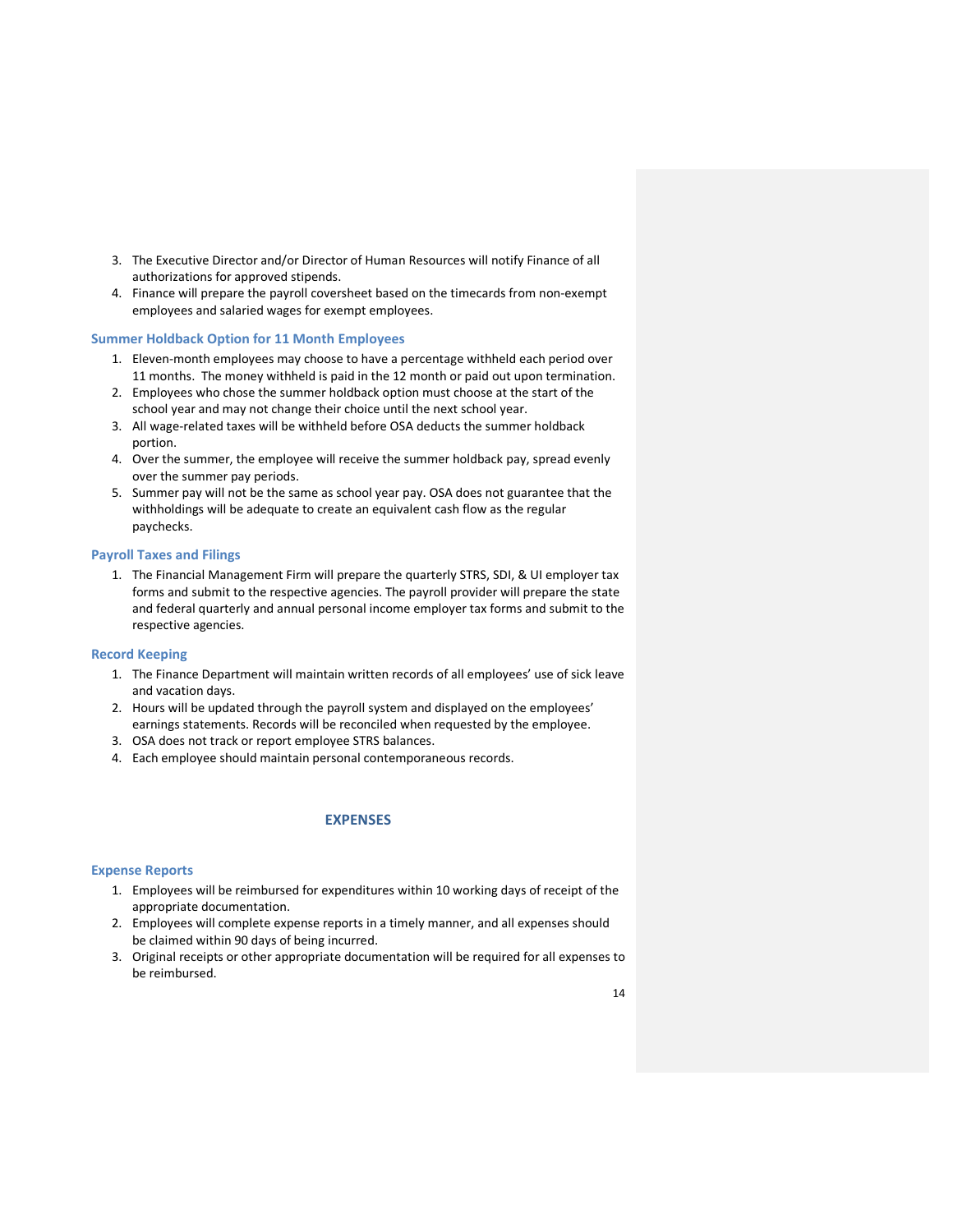- 4. The employee's supervisor and Accounting Manager must sign expense reports. Expense reports over \$750 must be signed by the Executive Director.
- 5. The Executive Director's expense reports must be submitted for review to the chair of the Finance Committee.

## **Travel**

- 1. Employees will be reimbursed for mileage when pre-approved by their supervisor or art school chair. Mileage will be reimbursed at the IRS approved rate for the distance travelled. Distance travelled is the lesser of school site to travel site or home to travel site.
- 2. The Executive Director must pre-approve all out of town travel.
- 3. Employees will be reimbursed for overnight stays at hotels/motels when pre-approved by the Executive Director and Accounting Manager and the event is more than 50 miles from either the employee's residence or the school site. Hotel rates should be negotiated at the lowest level possible, including the corporate, nonprofit or government rate if offered. The lowest rate cannot exceed the established per diem for that city. Meal reimbursements cannot exceed the established per diem rates for any breakfast, lunch, or dinner that is NOT included as part of the related event. Receipts must be provided. Use the government provided per diem rates.
- 4. Travel advances require written approval from the Executive Director and Accounting Manager, and a signed Cash Advance Request Form.
- 5. Travel advances require an expense report with original receipts for all advanced funds.
- 6. After the trip, the employee must enter all of the appropriate information on an expense report along with original receipts and submit to the Accounting Manager for approval and processing.
- 7. If the advance exceeds the amount of the receipts, the employee will pay the difference immediately in the form of a check.
- 8. If the advance is less than the amount of the receipts, the difference will be reimbursed to the employee in accordance with the expense report.
- 9. Rental cars are not allowed when public transportation or conference transportation is available. Rental cars require pre-approval from the Executive Director.
- 10. OSA does not pay for:
	- a. Entertainment including In-room movies.
	- b. First class, business class, or extra leg room on airlines.
	- c. Extra baggage unless required for the conference or event.
	- d. Food on airplanes for flights less than 2 hours unless there is a medical condition documented by a physician.
	- e. Alcoholic beverages.
	- f. Meals when provided by the conference or event.
	- g. Hotel amenities.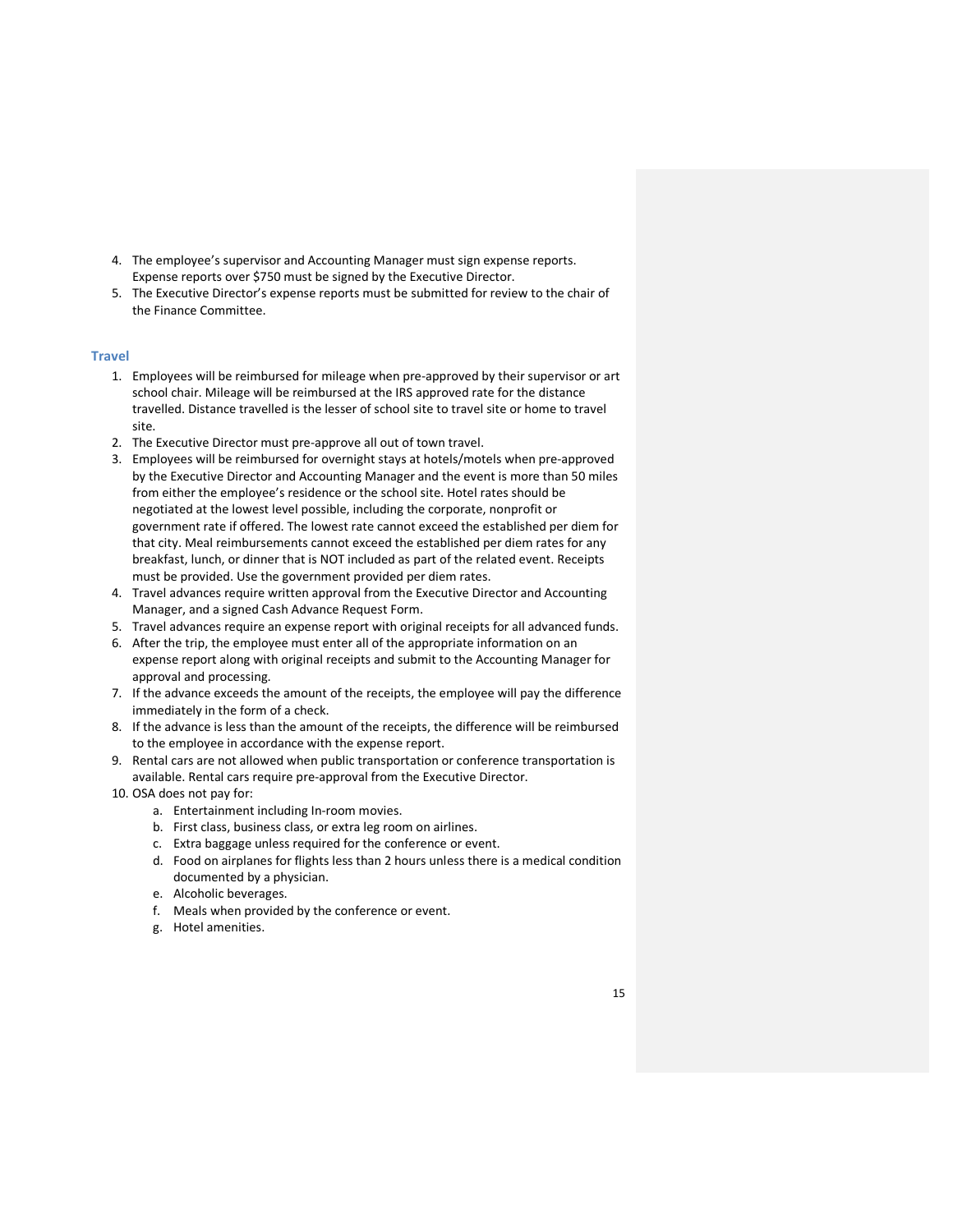#### **Governing Board Expenses**

- 1. It is generally expected that Board Members will pay their own OSA-related expenses.
- 2. Expense reimbursements for Board Members must be pre-approved by the Board Chair and the Executive Director.
- 3. The individual incurring authorized expenses while carrying out the duties of the school will complete and sign an expense report and must comply with all expense guidelines and limits.
- 4. The ED will approve and sign the expense report and submit to the Finance Department for payment.

#### **FINANCE**

#### **Financial Reporting**

- 1. In consultation with the Finance Committee, the Executive Director will prepare the annual financial budget for approval by the Board.
- 2. The Financial Management Firm will submit periodic financial reports showing revenue and expense summaries both year-to-date and yearly forecasted. Large variances between actual and budget will be explained.
- 3. The Accounting Manager and Financial Management Firm will work together to present cash flow statements and projections.

## **Loans**

- 1. The Executive Director and the Board will approve all loans from third parties.
- 2. Once approved, a promissory note will be prepared and signed by the Executive Director before funds are borrowed.
- 3. Employee loans are not allowed. In extraordinary situations, salary advances must be approved by the ED and must be documented with the employee's agreement reimbursement directly deducted from future paychecks.

#### **Financial Institutions**

- 1. All funds will be maintained at a federally insured financial institution.
- 2. Physical evidence will be maintained on-site for all financial institution transactions.

#### **Retention of Records**

1. Financial records, such as transaction ledgers, cancelled/duplicate checks, attendance and entitlement records, payroll records, and any other necessary fiscal documentation will be retained for three to seven years based on legal requirements. At the discretion of the Board or Executive Director, certain documentation may be maintained for a longer period of time.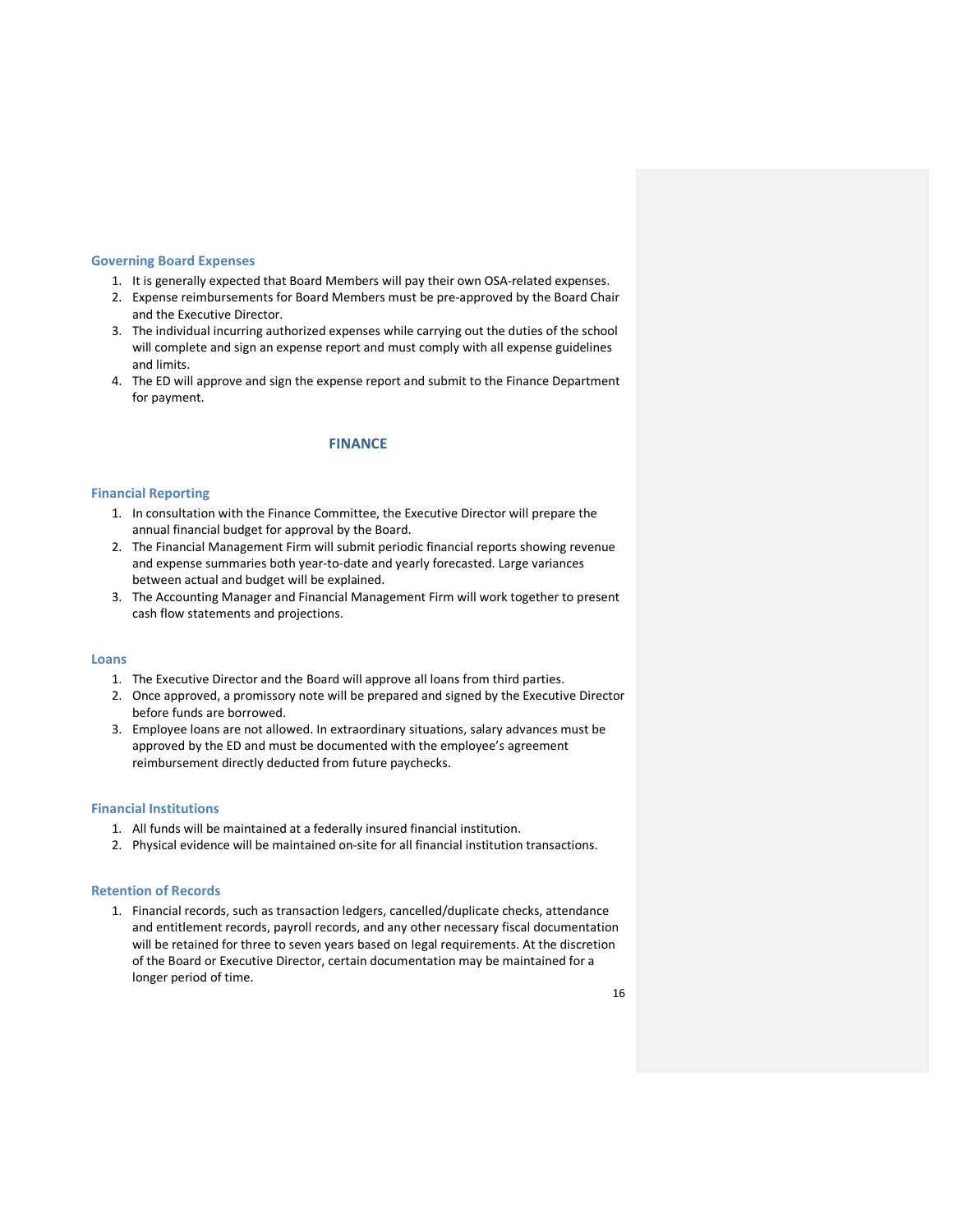2. Financial records will be shredded at the end of their retention period.

#### **Insurance**

- 1. Appropriate insurance must be maintained at all times with an insurance agency with a rating of A- or better.
- 2. The Director of Human Resources will maintain the files of insurance policies, including an up-to-date copy of all certificates of insurance, insurance policies and procedures, and related claim forms.
- 3. The Director of Human Resources and Executive Director will carefully review insurance policies on an annual basis, prior to renewal.
- 4. Insurance will include general liability, property damage, worker's compensation, student accident, professional liability, cyber liability, and directors' and officers' coverage.

## **Asset Inventory**

- 1. An asset is defined as all items, purchased or donated, with a value of \$5,000 or more and with a useful life of more than one year.
- 2. The Facilities Department in partnership with the Director of Technology will maintain records of all assets. The records will include the original purchase price and date, a brief description, serial numbers, and other information appropriate for documenting assets.
- 3. Records that pertain to the theft, loss, damage, or destruction of assets will be maintained.

# **OPERATING RESERVE AND INVESTMENT POLICY**

## **Policy Statement**

The primary objective of this policy is to establish an operating reserve for Oakland School for the Arts that will permit the organization to continue to operate during difficult financial times. OSA's operating reserve should cover a minimum amount of 10% of the operating expenses of the school and shall not be used, except in those absolutely necessary expenditures approved by a majority of the Board.

## **Operating Reserve**

- The operating reserve balance will be reviewed by the Finance Committee at least annually to see if the organization is in compliance with policy.
- Cash flow projections that indicate an operating reserve level below one month's payroll must be immediately reported to the Finance Committee and steps taken to fund the reserve balance.